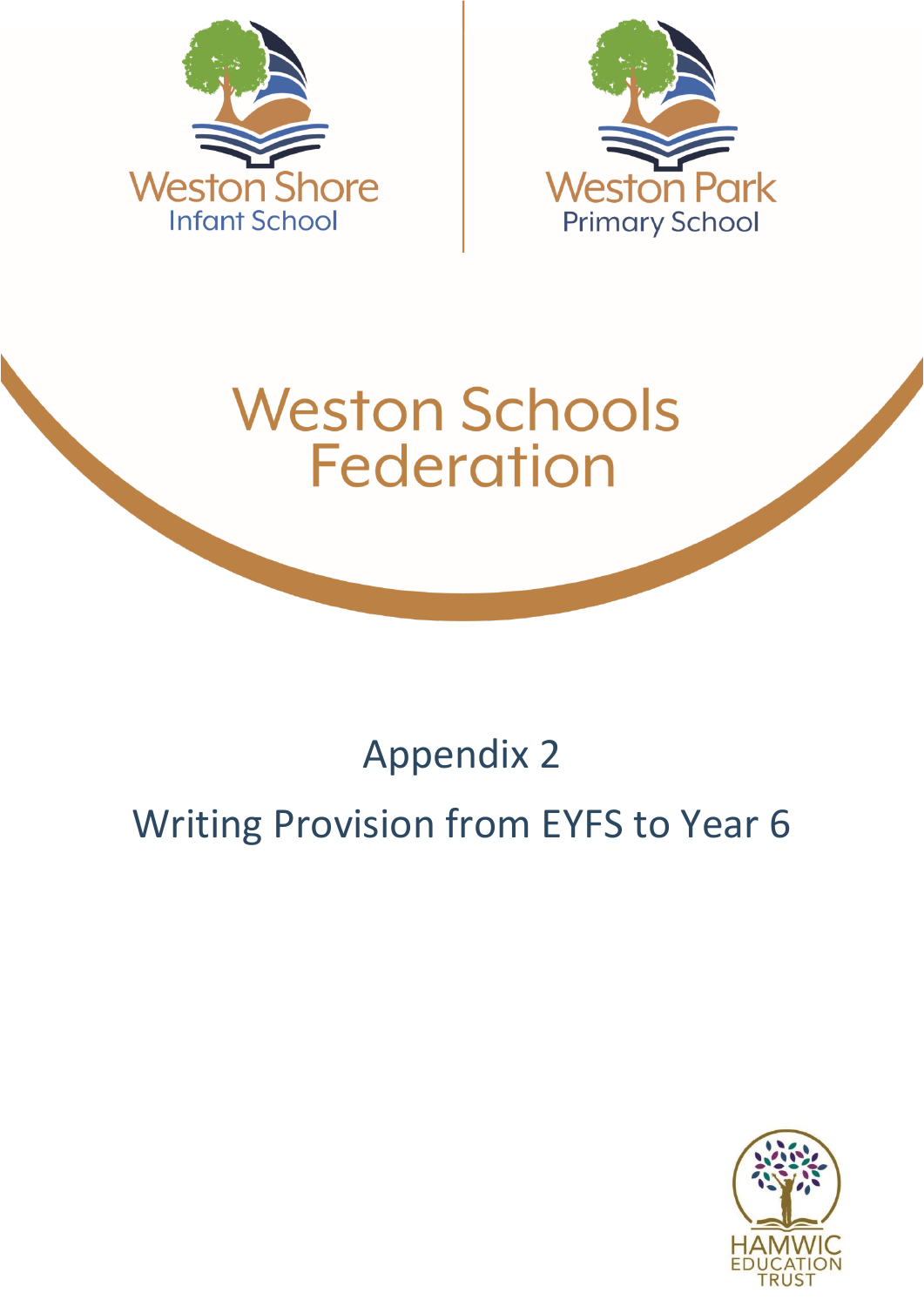## **Writing Provision from EYFS to Year 6**

| <b>EYFS</b>                   |                                                                                                                                      |                                                                                                             |
|-------------------------------|--------------------------------------------------------------------------------------------------------------------------------------|-------------------------------------------------------------------------------------------------------------|
| <b>Domain</b>                 | <b>Session notes</b>                                                                                                                 | <b>Time allocation</b>                                                                                      |
| <b>Writing</b>                | <b>Focussed guided writing</b><br>Independent writing<br>Writing throughout continuous<br>provision.<br>Reading in to writing model. | x2 inputs per week building<br>to 10mins.<br>Guided writing 15mins per<br>week (each group)<br><b>Daily</b> |
| <b>Spelling</b>               | Tricky words taught relevant to<br>phonics phase<br>HFW taught for each phase                                                        | <b>Daily</b><br><b>Daily</b>                                                                                |
| Further vocabulary enrichment | Topic language introduced.<br>Children trained to use word<br>mats.                                                                  | In line with topics.                                                                                        |
| <b>Handwriting</b>            | Guided mark making to develop<br>control and confidence.<br>Letter formation sessions (letter<br>families)<br>Print font.            | Daily within phonics.<br>Continuous provision daily.<br>15-20mins self-chosen<br>mark making per day.       |

| Year 1        |                                                                                       |                        |
|---------------|---------------------------------------------------------------------------------------|------------------------|
| <b>Domain</b> | <b>Session notes</b>                                                                  | <b>Time allocation</b> |
| Writing       | Reading in to writing journey.<br>Fine motor activities provided to<br>build stamina. | 45mins-1 hour, daily.  |

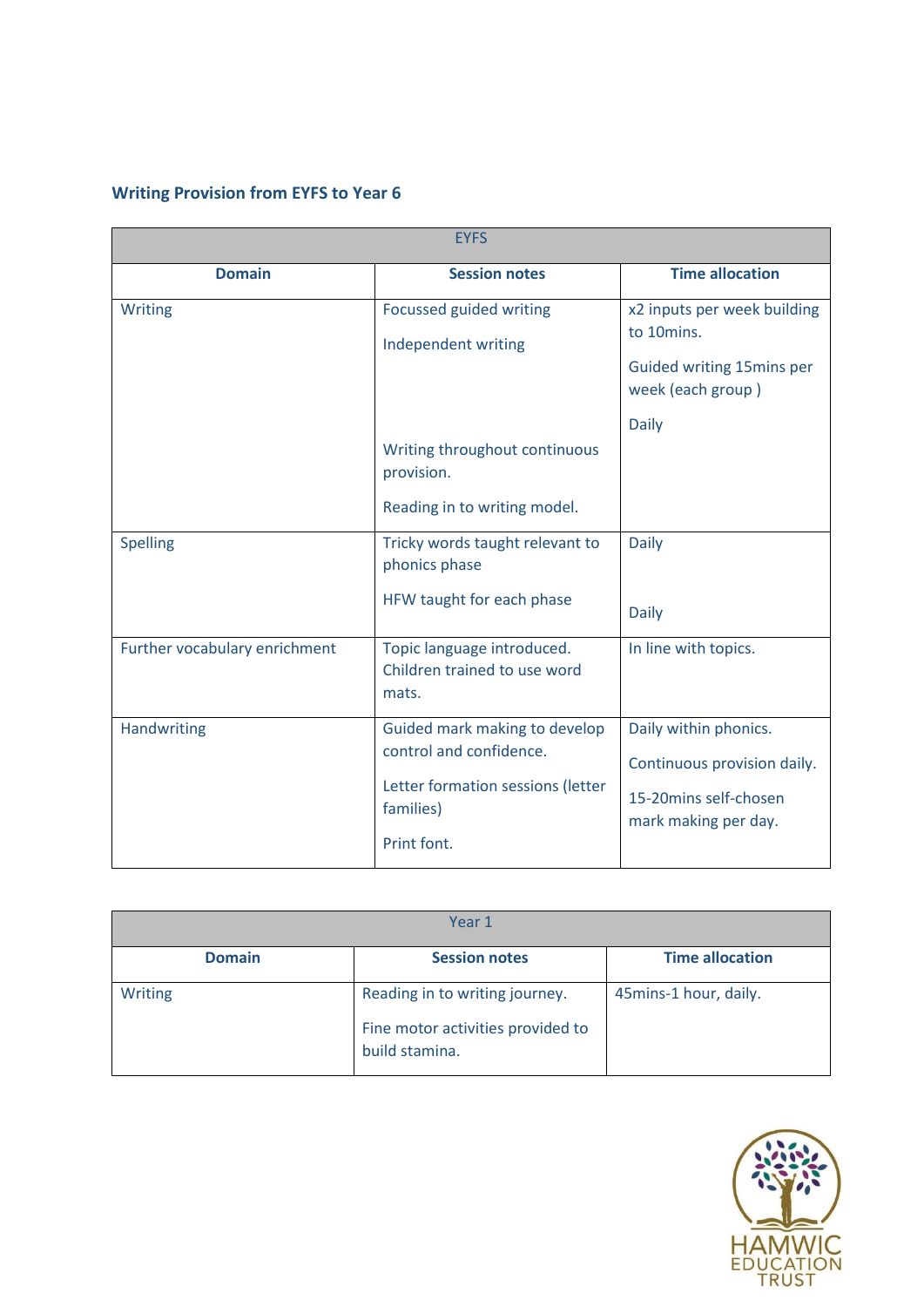| <b>Spelling</b>               | Threaded through phonics and<br>writing lessons                                                                                                                                            | 1 lesson per week dedicated<br>to tricky word spelling. |
|-------------------------------|--------------------------------------------------------------------------------------------------------------------------------------------------------------------------------------------|---------------------------------------------------------|
| Further vocabulary enrichment | Topic language introduced.<br>Children trained to use word<br>mats.<br>Tier 2 and 3 vocabulary appears<br>on reading and writing working<br>walls with images to support<br>understanding. | In line with topics.                                    |
| Handwriting                   | Letter formation.<br>Pre cursive font.                                                                                                                                                     | 4x 30 min reducing to 2x<br>whole class sessions.       |

| Year 2                        |                                                                                   |                              |
|-------------------------------|-----------------------------------------------------------------------------------|------------------------------|
| <b>Domain</b>                 | <b>Session notes</b>                                                              | <b>Time allocation</b>       |
| <b>Writing</b>                | Reading in to writing journey.                                                    | 45mins-1 hour, daily.        |
|                               | Guided sessions with CT and TA.                                                   |                              |
|                               | Skills sessions within unit.                                                      |                              |
| <b>Spelling</b>               | Threaded through phonics and<br>writing lessons.                                  | Autumn term.                 |
|                               | Spelling, punctuation and<br>grammar skills - NC appendix 2.                      | Spring - summer.             |
| Further vocabulary enrichment | Word of the day introduced.                                                       | Daily at the end of phonics. |
|                               | Vocabulary from reading, topic,<br>or to extend and enrich<br>independent writes. | x5 sessions 5mins            |
|                               | Tier 2 and 3 vocabulary appears<br>on reading and writing working                 |                              |
|                               | walls with images to support<br>understanding.                                    |                              |
| Handwriting                   | Letter formation.                                                                 | 30mins per week x2-3         |
|                               | Pre cursive font.                                                                 |                              |

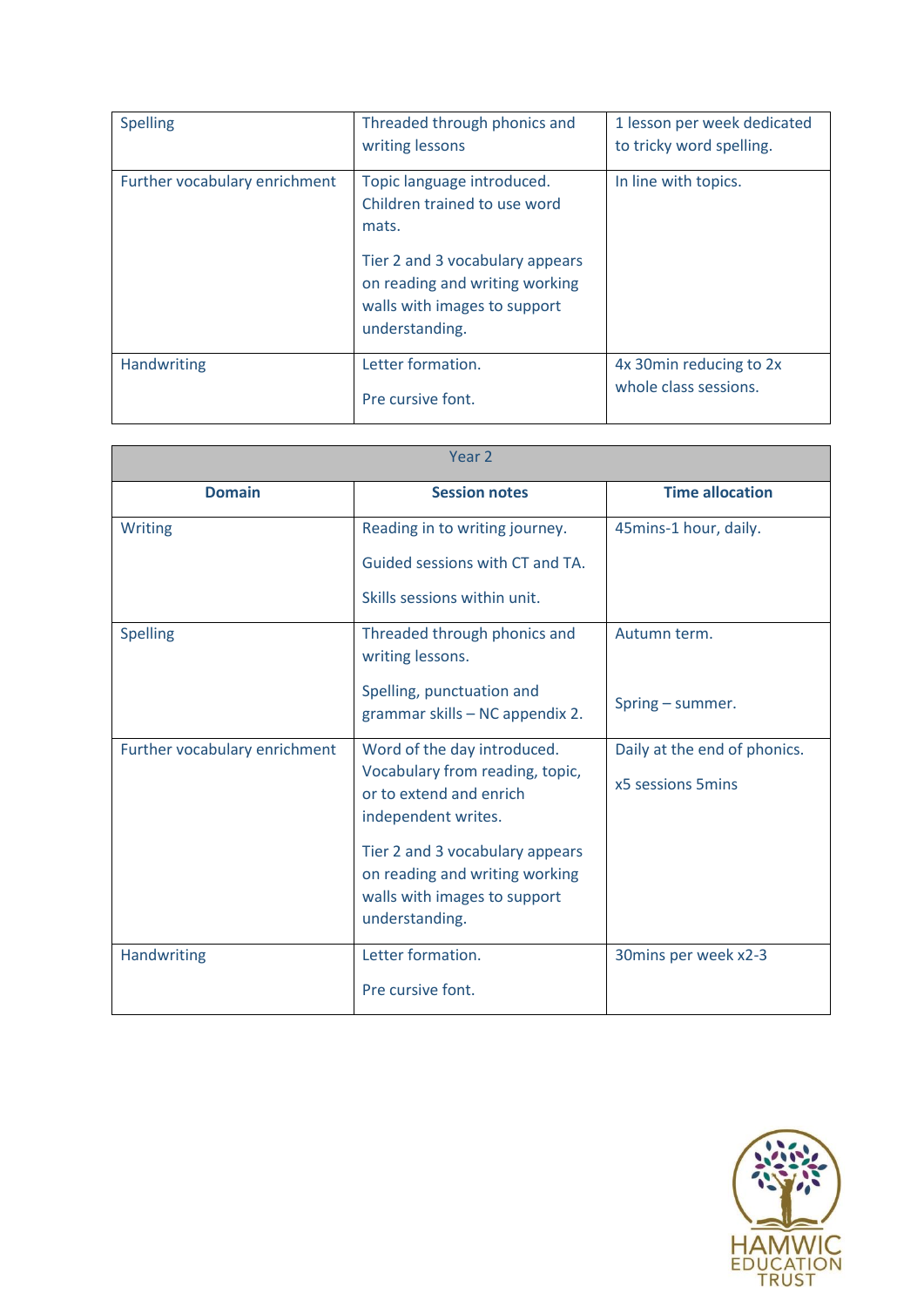| Key Stage 2 - Relevant to Weston Park Primary School |  |
|------------------------------------------------------|--|
|                                                      |  |

| Year <sub>3</sub>             |                                                                                                                                                                                                       |                                                |
|-------------------------------|-------------------------------------------------------------------------------------------------------------------------------------------------------------------------------------------------------|------------------------------------------------|
| <b>Domain</b>                 | <b>Session notes</b>                                                                                                                                                                                  | <b>Time allocation</b>                         |
| Writing                       | Reading in to writing journey.<br>Guided sessions with CT and TA.<br>Skills sessions within unit.<br>Spelling, punctuation and<br>grammar skills - NC appendix 2,<br>taught within writing units.     | 1 hour daily.                                  |
| <b>Spelling</b>               | <b>Spelling rules</b><br>3x CEW                                                                                                                                                                       | 3-4 sessions, weekly. 15mins<br>each           |
| Further vocabulary enrichment | Word of the day $-$ class<br>dictionaries.<br><b>Vocabulary based starters</b><br>Tier 2 and 3 vocabulary appears<br>on reading and writing working<br>walls with images to support<br>understanding. | Min x2 per week<br>Min x2 per week<br>10-15min |
| Handwriting                   | Joins shown in the Nelson<br>scheme.<br>Cursive font.                                                                                                                                                 | 20mins per week x2-3                           |

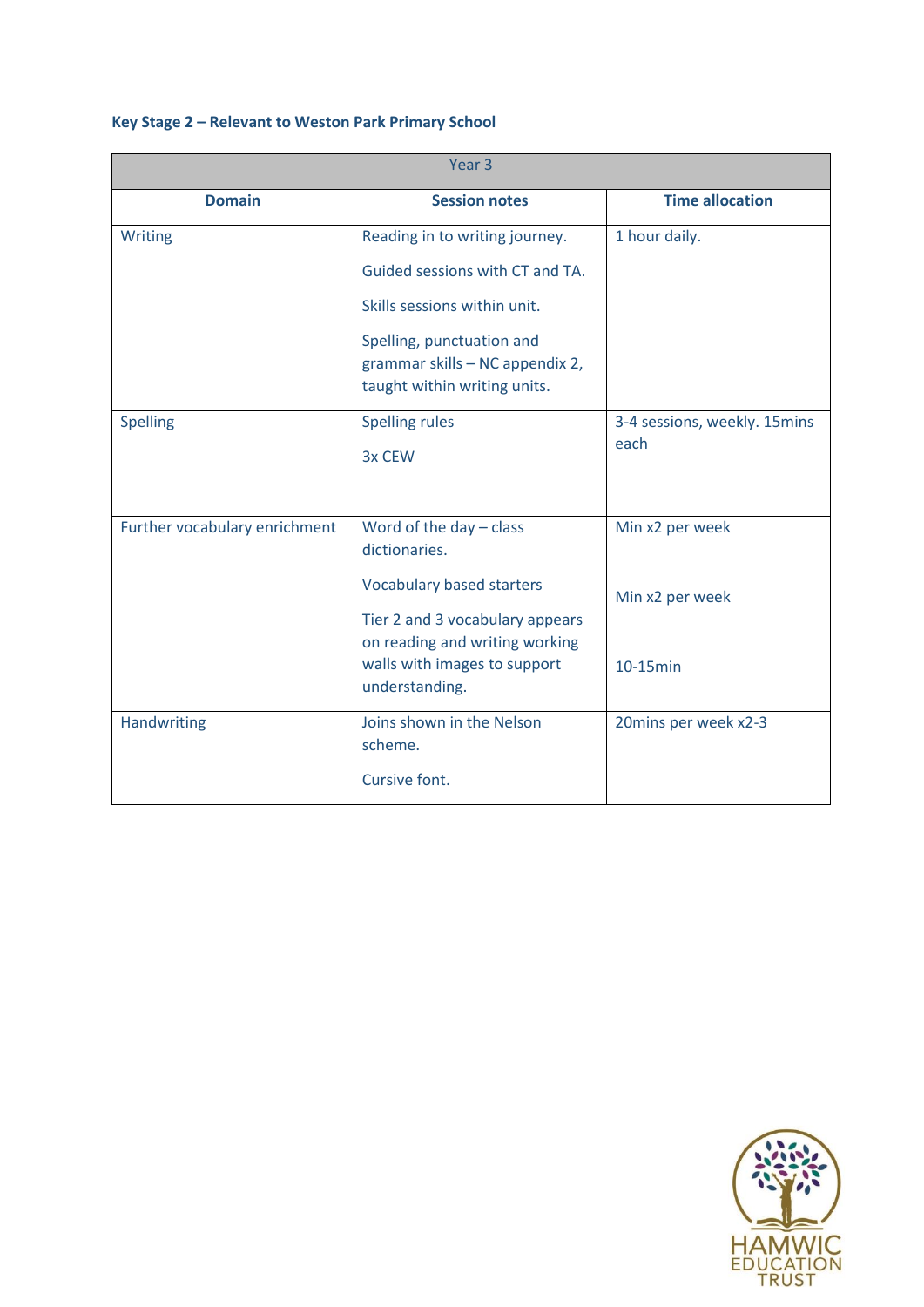| Year 4                        |                                                                                                                                                                                                      |                                      |
|-------------------------------|------------------------------------------------------------------------------------------------------------------------------------------------------------------------------------------------------|--------------------------------------|
| <b>Domain</b>                 | <b>Session notes</b>                                                                                                                                                                                 | <b>Time allocation</b>               |
| <b>Writing</b>                | Reading in to writing journey.<br>Skills sessions within unit.<br>Spelling, punctuation and<br>grammar skills - NC appendix 2,<br>taught within writing units.                                       | 1 hour daily.                        |
| <b>Spelling</b>               | <b>Spelling rules</b><br>3x CEW                                                                                                                                                                      | 3-4 sessions, weekly. 15mins<br>each |
| Further vocabulary enrichment | Word of the day $-$ class<br>dictionaries<br><b>Vocabulary based starters</b><br>Tier 2 and 3 vocabulary appears<br>on reading and writing working<br>walls with images to support<br>understanding. | Min x2 per week<br>Min x2 per week   |
| <b>Handwriting</b>            | Joins shown in the Nelson<br>scheme.<br>Cursive font.                                                                                                                                                | 15-20mins per week x2-3              |

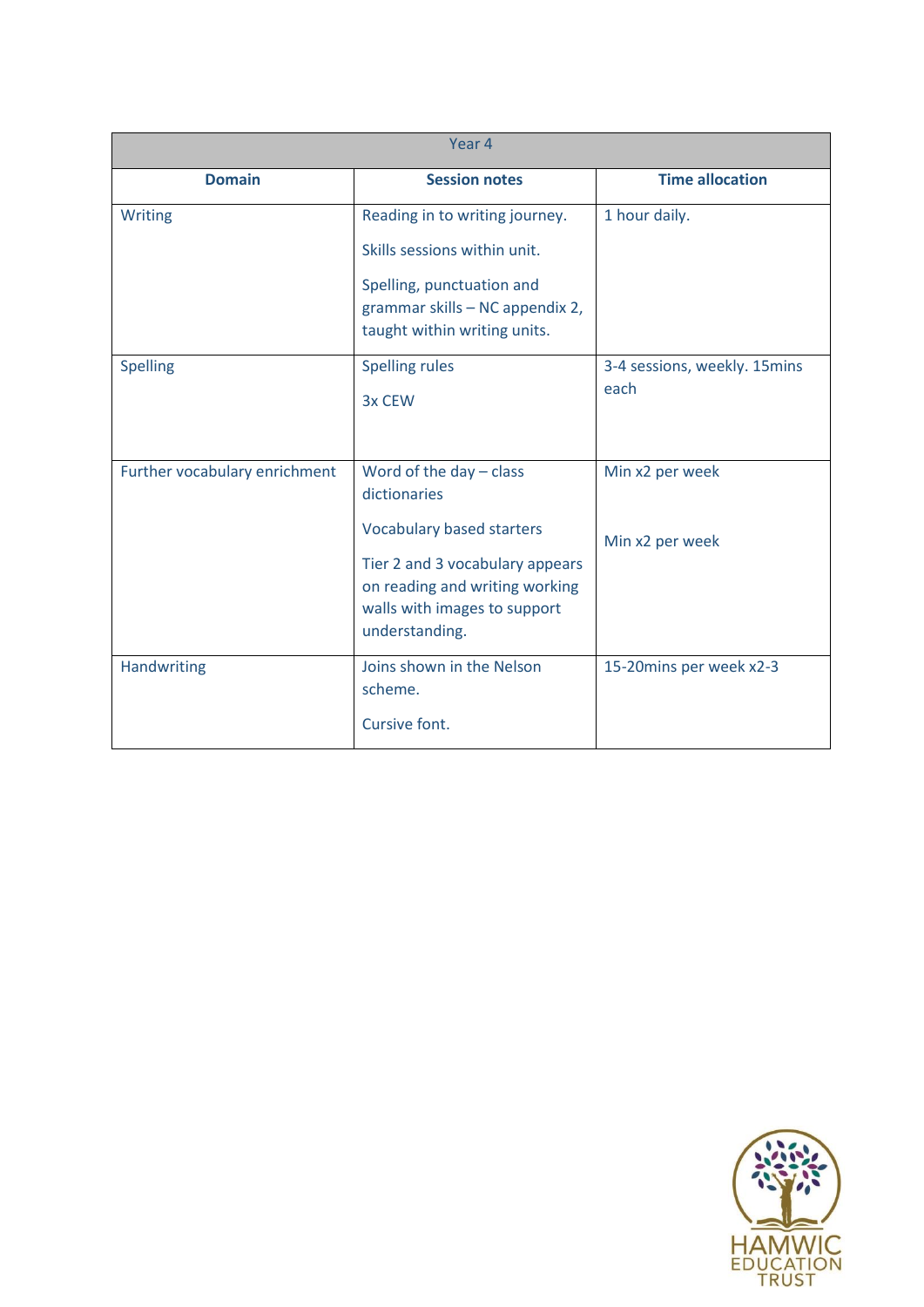| Year <sub>5</sub>             |                                                                                                                                                                            |                                                                                              |
|-------------------------------|----------------------------------------------------------------------------------------------------------------------------------------------------------------------------|----------------------------------------------------------------------------------------------|
| <b>Domain</b>                 | <b>Session notes</b>                                                                                                                                                       | <b>Time allocation</b>                                                                       |
| Writing                       | Reading in to writing journey.                                                                                                                                             | 1 hour daily.                                                                                |
|                               | Skills sessions within unit.                                                                                                                                               |                                                                                              |
|                               | Spelling, punctuation and<br>grammar skills - NC appendix<br>2, taught within writing units.                                                                               | Some lessons can be longer to<br>cater for independent writes<br>and further text immersion. |
| Spelling                      | <b>Spelling rules</b>                                                                                                                                                      | 3 sessions, weekly. 15mins each                                                              |
|                               | CEW/spelling rule words                                                                                                                                                    | Specific to units and text. Within<br>writing sessions.                                      |
| Further vocabulary enrichment | Word of the day - class                                                                                                                                                    | Min x2 per week                                                                              |
|                               | dictionaries<br><b>Vocabulary based starters</b><br>Tier 2 and 3 vocabulary<br>appears on reading and<br>writing working walls with<br>images to support<br>understanding. | Min x2 per week                                                                              |
| Handwriting                   | Not explicitly taught. Nelson joins expected. Teacher models<br>nelson joins. Nelson scheme displayed in class.                                                            |                                                                                              |
|                               | Interventions provided for those children requiring further<br>support.                                                                                                    |                                                                                              |